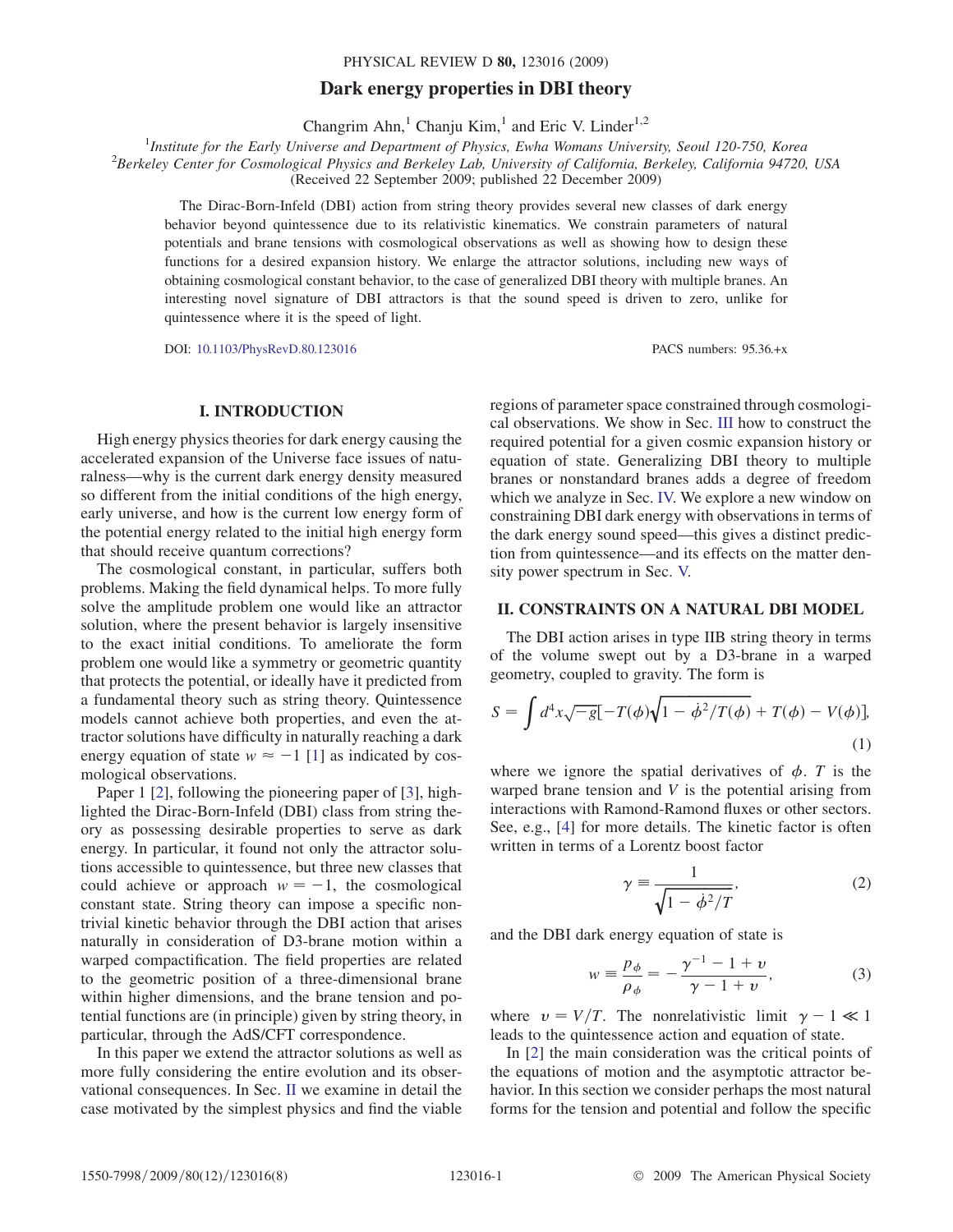dynamics throughout the history of the Universe. A complete string theory would predict the functions  $T$  and  $V$ ; while this is not available one can use known behaviors for certain circumstances. For a pure  $AdS_5$  geometry with radius  $R$ , the warped tension is given by

$$
T(\phi) = \tau \phi^4,\tag{4}
$$

<span id="page-1-1"></span>with  $\tau = 1/(g_s \tilde{\lambda})$ , where  $g_s$  is the string coupling,  $\alpha'$  is the inverse string tension, and  $\tilde{\lambda} = R^4/\alpha'^2$  which is identified as the 't Hooft coupling in AdS/CFT correspondence.

The potential is expected to have quadratic terms arising from the breaking of conformal invariance due to couplings to gravity and other sectors. In addition, quartic terms enter from such interactions, while higher order terms are suppressed, e.g. by powers of  $1/R$  [\[4,](#page-7-3)[5](#page-7-4)]. We therefore take an ansatz

$$
V(\phi) = m^2 \phi^2 + cT = m^2 \phi^2 + c\tau \phi^4.
$$
 (5)

<span id="page-1-0"></span>Note that we take the potential to have a true zero minimum so that there is no intrinsic cosmological constant.

For reference, we briefly review the equation of motion. The DBI version of the Klein-Gordon equation is

$$
\ddot{\phi} + 3\gamma^{-2}H\dot{\phi} + \gamma^{-3}V_{,\phi} + \frac{1}{2}(3\gamma^{-2} - 2\gamma^{-3} - 1)T_{,\phi} = 0,
$$
\n(6)

where H is the Hubble parameter,  $V_{,\phi} = dV/d\phi$  and  $T_{,\phi} = dT/d\phi$ . The energy-momentum tensor has perfect fluid form with energy density  $\rho_{\phi}$  and pressure  $p_{\phi}$  given by

$$
\rho_{\phi} = (\gamma - 1)T + V;
$$
\n $p_{\phi} = (1 - \gamma^{-1})T - V,$ \n(7)

and so the equation of motion can also be viewed in terms of the continuity equation

$$
\dot{\rho}_{\phi} = -3H(\rho_{\phi} + p_{\phi}) = -3H(\gamma - \gamma^{-1})T.
$$
 (8)

For the form of Eq. ([5](#page-1-0)), the potential for large  $\phi$  is dominated by the quartic term while for small  $\phi$  it looks like a quadratic potential. Ahn *et al.* [[2](#page-7-1)] identified the ratio  $V/T$  as particularly important for determining the attractor, if any. With Eq. ([4](#page-1-1)) this implies that

$$
v = \frac{V}{T} = c + \mu^2 (\kappa \phi)^{-2},
$$
 (9)

<span id="page-1-2"></span>where  $\mu^2 = (m^2 \kappa^2 / \tau)$  and  $\kappa^2 = 8 \pi G$ . At late times,  $\phi$ rolls to zero and the quantity  $v$  is dominated by the second term in Eq. ([9\)](#page-1-2) so  $v \rightarrow \infty$ , giving the ultrarelativistic class of attractor solutions discussed by [\[2\]](#page-7-1). In particular, since  $\lambda = -(1/\kappa V)dV/d\phi \sim 1/\phi$  and  $\gamma \sim v \sim \phi^{-2}$  in this limit, then the secondary attractor parameter of [[2](#page-7-1)] is  $\lambda^2/\gamma$  = const. This implies that it is the second class of attractor solution from Table I of [\[2\]](#page-7-1) that is reached and at late times  $w = -1 + \frac{\lambda^2}{3\gamma}$ . However the evolution at present and at all times before the asymptotic future is of interest.

<span id="page-1-3"></span>

FIG. 1 (color online). The DBI solutions using quartic/quadratic potential/tension functions of Eq. [\(9\)](#page-1-2) are plotted in the  $w-w'$  plane. The initial thawing behavior, the values today (denoted by x's along the curves) with property  $w' \approx 1 + w$ , and future attractors to a constant w determined by the value of  $\mu^2$  are all evident.

Figure [1](#page-1-3) illustrates the dynamical evolution of these models in the w-w' plane, where  $w' = dw/d \ln a$ , for various values of c and  $\mu^2$ . The most noticeable common characteristic of the field evolution is that it is a thawing field. That is, the dynamical history lies within the thawing region of the  $w-w'$  phase plane defined originally for quintessence as bounded by  $1 \leq w'/(1+w) \leq 3$ , as one of the two major classes of evolution [\[6\]](#page-7-5). Indeed, the field evolves away from a frozen,  $w = -1$  state in the high redshift, matter dominated era along the  $w' = 3(1 + w)$ line defined by [\[6\]](#page-7-5) and shown to be a generic dynamical flow solution by [[7\]](#page-7-6). The evolution remains within the thawing region, until today (defined by  $\Omega_{\phi} = 0.72$  and denoted by an x along the evolutionary track) the field lies roughly near  $w' \approx (1 + w)$ .

At early times, in the matter dominated era, the field is frozen to a cosmological constant state, until the DBI dark energy density becomes non-negligible. This is independent of initial field value  $\phi_i$  and velocity  $\gamma_i$ , as Fig. [2](#page-2-0) illustrates. The freezing represents the effects of matter domination and is a different sort of attractor than the late time solution. The thawing occurs in a manner that does depend on  $\phi_i$ , but is insensitive today to  $\phi_i$  for  $|\phi_i|$  < 1. In the future, the DBI attractor ensures the same solution regardless of  $\phi_i$ .

At late times the field only notices the quadratic part of the potential; that is, this attractor solution only requires that the potential look quadratic near the minimum—a highly generic state. The evolution of the field up to the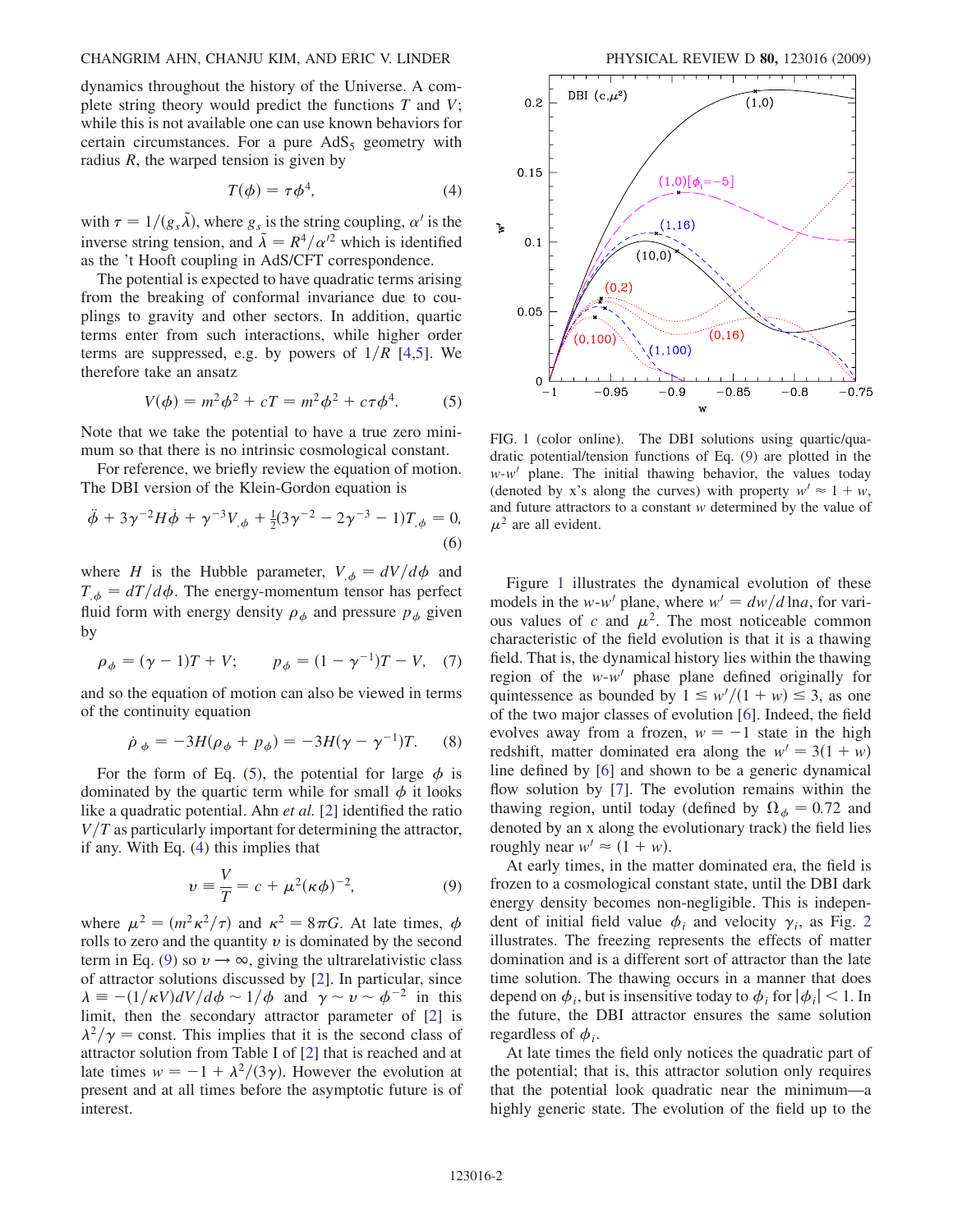<span id="page-2-0"></span>

FIG. 2 (color online). The high Hubble friction during matter domination freezes the field to  $w = -1$  for many e-folds in expansion, despite an initial field velocity measured in terms of the Lorentz factor  $\gamma_i$ . This pseudoattractor ensures that models with different  $\gamma_i$  then follow the same trajectory, as shown by the convergence of tracks from the left side (early times) to the middle (later times). (Tracks start in the plot at  $\Omega_{\phi} = 10^{-10}$ , with  $\phi_i = -4$  and the  $\gamma_i$  as labeled.) The light, green curves diverging from the middle to the right side (today) show this is not a true attractor since the thawing rate does depend on the initial field value  $\phi_i$  (here fixing  $\gamma_i = 1$ ). However, the late time, true attractor from DBI dynamics will bring all these trajectories together; indeed at present all models with  $\kappa \phi_i$  < 1 have the same dynamics.

present, however, does depend on the quartic term: contrast the  $(c, \mu^2) = (0, 16)$  $(c, \mu^2) = (0, 16)$  $(c, \mu^2) = (0, 16)$  and  $(1, 16)$  curves in Fig. 1. At all times until the final asymptotic value the specific evolution differs, in particular, up to the present.

These differences allow us to constrain the parameters of the theory by comparing to cosmological observations. Here we consider the distance-redshift relation over the range  $z = 0-1.7$ , as given by type Ia supernovae. We examine the maximum fractional difference  $\delta d/d_A$  of the model predictions for distances from those of the flat, cosmological constant plus matter universe with  $\Omega_{\Lambda} =$  $1 - \Omega_m = 0.72.$ 

One question we can ask is what are the bounds on  $\mu^2$ such that the distance deviation is less than some value, say 2%. Large values of  $\phi_i$  give a lengthy frozen state [note  $(1/V)[dV/d(\kappa\phi)] \sim 1/\phi$  becomes small], lasting until close to the present, so  $w \approx -1$ . This will give little deviation from a cosmological constant so the most stringent bounds on  $\mu^2$  occur for small  $\phi_i$ . For  $\kappa \phi_i \lesssim 1$ , though, the potential tends to be dominated by the quadratic, attractor part and the field quickly forgets the initial

<span id="page-2-1"></span>value (compare the  $\kappa \phi_i = -0.1$  vs  $\kappa \phi_i = -1$  curves in Fig. [2\)](#page-2-0). This also makes the bound fairly insensitive to the value of c. A fitting formula to the constraint on  $\mu$  is

$$
\mu > 7.1(1 + 0.002c) \left(\frac{\delta d/d_{\Lambda}}{2\%}\right)^{-1}.
$$
 (10)

Note the weak dependence on  $c$ . The inverse proportionality to  $\delta d/d_{\Lambda}$ , for small deviations, arises from the maximum deviation in the equation of state  $1 + w$ . The attractor value is given by [[2\]](#page-7-1)

$$
1 + w_c = \frac{2}{3\mu^2} [-1 + \sqrt{1 + 3\mu^2}], \tag{11}
$$

which is inversely proportional to  $\mu$ , for  $\mu^2 \gg 1$ .

While Eq. [\(10\)](#page-2-1) gives the most stringent bound to agree with observations, models with lesser values of  $\mu$  are viable if the values of  $\phi_i$  are large enough. Figure [3](#page-2-2) shows the constraints in the  $c-\phi_i$  plane for a maximum allowed distance deviation of 2%. For  $\mu^2 \ge 55$ , the distance deviation is less than 2% for all cases with  $c < 20$ . The maximum tends to be quite shallow: for  $\mu^2 = 50$  most of the disallowed lower half plane actually has  $0.02 <$  $\delta d/d < 0.021$ . The largest deviation for  $\mu^2 = 50 (40)$ occurs for  $c = 20$  and is at the 2.18% (2.44%) level. The

<span id="page-2-2"></span>

FIG. 3 (color online). Model parameters can be constrained by comparison to distance data, here taken to be within 2% of  $\Lambda$ CDM. Above the solid curves for each value of  $\mu^2$  the deviation is less than 2% (as  $\phi_i$  gets large, w has deviated less from the value  $w = -1$  imposed by the matter dominated freezing). Below the solid curves the distance deviation is larger, but often by a small amount: only within the dotted, black contour is the deviation more than 2.1% for  $\mu^2 = 50$ , and similarly the dashed, red contour bounds the deviation to 2.4% for  $\mu^2 = 40$ .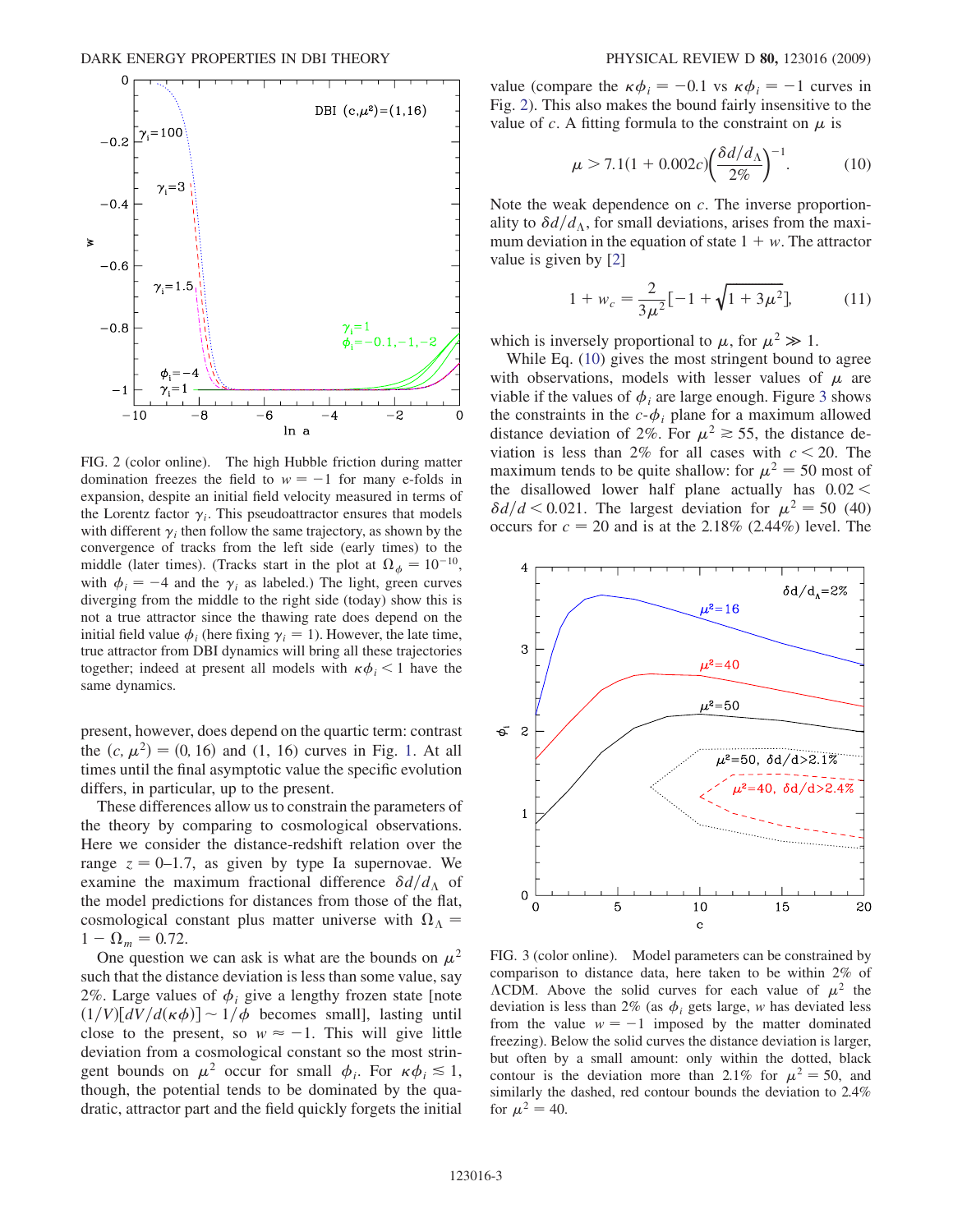figure exemplifies how cosmological observations can directly inform us on string theory parameters.

# III. CUSTOMIZED EXPANSION HISTORY

From Eq. ([3](#page-0-0)), we can write down a solution for the form of the potential for any expansion history desired, i.e. any given equation of state evolution  $w(a)$  (including w constant). The reduced potential,  $v = V(\phi)/T(\phi)$  must satisfy

$$
v(a) = 1 - \frac{w(a)\gamma(a)}{1 + w(a)} - \frac{\gamma(a)^{-1}}{1 + w(a)}.
$$
 (12)

Note this expression holds even for a time dependent  $\gamma$  (we are here interested in the full evolution, not just the attractor state). Combining this expression for  $v(a)$  with the solutions of the equations of motion for  $\gamma(a)$  and  $\phi(a)$ , one can construct the potential  $V(\phi)$  for any desired equation of state function.

Figure [4](#page-3-0) shows the potential  $V(\phi)$  constructed (taking  $T \sim \phi^4$ ) to give constant w for all times, for the cases  $w =$  $-0.99, -0.9,$  and  $-0.8$ . (If  $w = -1$  exactly then the field does not roll at all and the potential cannot be reconstructed.) The conditions for  $w \approx -1$  to be realized (for constant w) can be written through Eq.  $(3)$  $(3)$  in terms of the initial values (note we are not describing an attractor solution) and are either  $v_i \gg \gamma_i$  or  $v_i \gg \gamma_i - 1$ . For  $\gamma_i =$  $1 + \epsilon$ , with  $\epsilon$  a small quantity,  $w \approx -1 + 2\epsilon/v_i$  if the

<span id="page-3-0"></span>

FIG. 4 (color online). Solutions for the potential function are exhibited that deliver constant values of the equation of state w. Solid portions of the curves correspond to the region over which the field has rolled by the present. Short dotted arcs near  $\phi = 0$ show the  $V \sim \phi^2$  asymptotic behavior. The potentials do not contain an explicit cosmological constant [i.e.  $V(\phi)$  has a true zero minimum], but the equations of state can approach  $w = -1$ due to the DBI dynamics.

second condition holds. When the first condition holds,  $w \approx -1 + [(\gamma_i^2 - 1)/\gamma_i](1/v_i)$ . In either case,  $w \rightarrow -1$ . The potential is steep initially (roughly  $\lambda^2 \sim \Omega_{\phi,i}^{-1}$ ) and the field rolls to  $\phi = 0$ . The shape of the potential near  $\phi = 0$ is given by  $V(\phi \ll 1) \sim \phi^2$  (since we took  $T \sim \phi^4$ ), as required by our previous results. However, as noted there, the potential when the dynamics is off the attractor trajectory does not need to stay in the asymptotic form.

### IV. MULTIBRANE DBI

<span id="page-3-3"></span>In the presence of multiple D3-branes or a non-BPS brane, the DBI action acquires an additional potential  $U(\phi)$  multiplying the DBI term [[8,](#page-7-7)[9\]](#page-7-8),

$$
S = \int d^4x \sqrt{-g} \left[ -U(\phi)T(\phi)\sqrt{1 - \dot{\phi}^2/T(\phi)} + T(\phi) - V(\phi) \right].
$$
\n(13)

<span id="page-3-2"></span>The energy-momentum tensor takes a perfect fluid form with energy density  $\rho_{\phi}$  and pressure  $p_{\phi}$  given by

$$
\rho_{\phi} = (\gamma U - 1)T + V; \qquad p_{\phi} = (1 - \gamma^{-1}U)T - V.
$$
\n(14)

<span id="page-3-1"></span>The Lorentz factor  $\gamma$  is still given by Eq. [\(2\)](#page-0-1) and the equation of state for the DBI field is

$$
w = \frac{p_{\phi}}{\rho_{\phi}} = -\frac{\gamma^{-1}U - 1 + \nu}{\gamma U - 1 + \nu}.
$$
 (15)

The extra freedom from the additional potential  $U$  means that interesting results occur in both the nonrelativistic and relativistic cases, not just  $\gamma \rightarrow \infty$  as in the standard DBI model.

### A. Equations of motion and attractors

The equation of motion for the field follows from either functional variation of the action or directly from the continuity equation for the energy density,

$$
\rho'_{\phi} = -3(\rho_{\phi} + p_{\phi}) = -3(\gamma - \gamma^{-1})UT, \qquad (16)
$$

<span id="page-3-4"></span>where a prime denotes a derivative with respect to the efolding parameter,  $d/d \ln a$ .

To begin, we define the contributions of the tension and potential to the vacuum energy density relative to the critical density,

$$
x^{2} = \frac{\kappa^{2}}{3H^{2}}(\gamma U - 1)T; \qquad y^{2} = \frac{\kappa^{2}}{3H^{2}}V, \qquad (17)
$$

where  $\kappa^2 = 8\pi G$  and H is the Hubble parameter. We allow the parameter  $x^2$  < 0 so as to unify the treatment of when  $\gamma U > 1$  and  $\gamma U < 1$ . The equations of motion are given by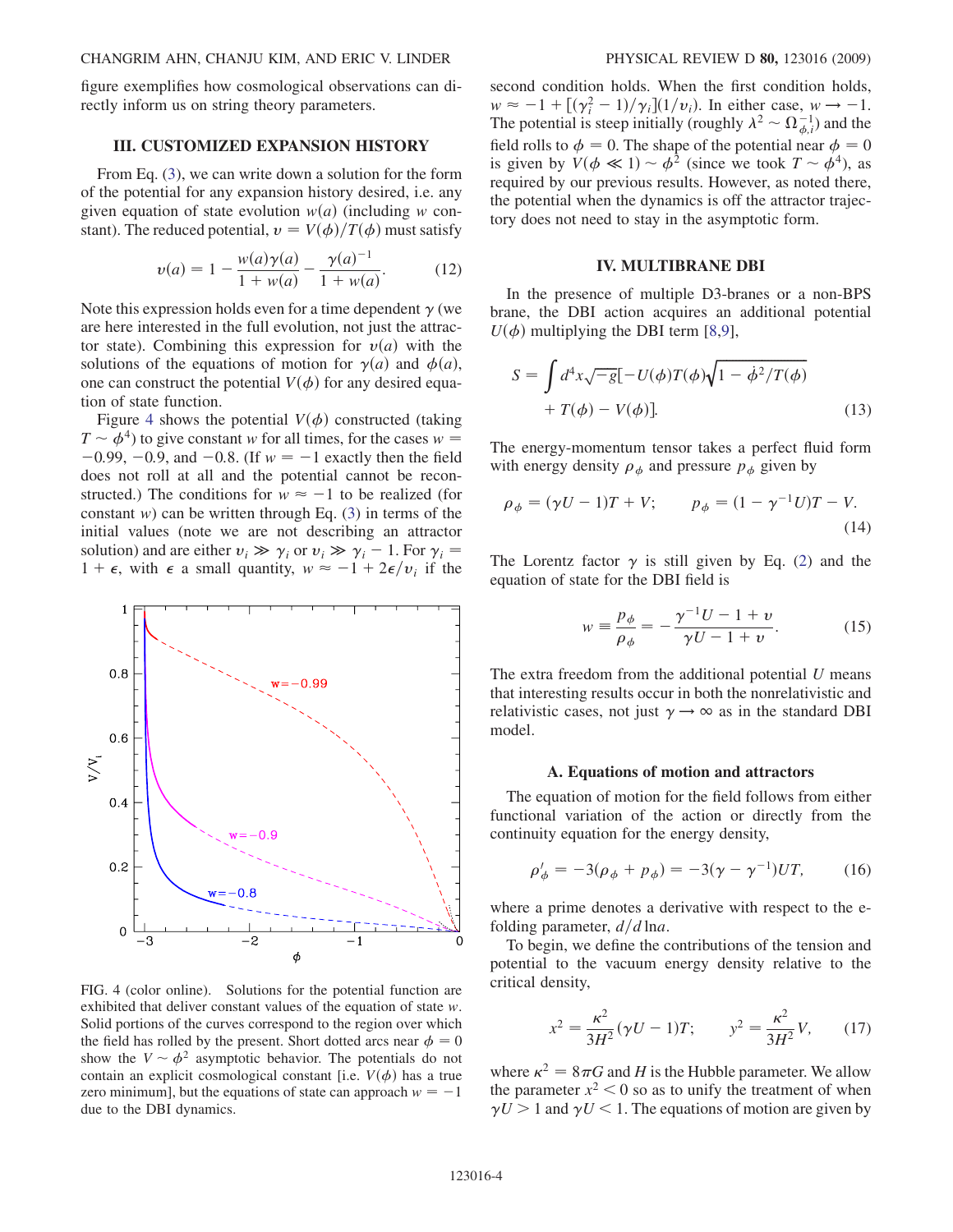$$
\frac{1}{2}(x^2)' = -\frac{3}{2}x^2(1-x^2)\frac{1-\gamma^{-1}U}{\gamma U-1} - \frac{3}{2}x^2y^2
$$

$$
+\frac{\sqrt{3}}{2}\lambda y^2\sqrt{\frac{(\gamma^2-1)x^2}{\gamma^2(\gamma U-1)}}
$$
(18)

$$
y' = \frac{3}{2}x^2y\frac{\gamma^2 - 1}{\gamma}\frac{U}{\gamma U - 1} + \frac{3}{2}y(1 - x^2 - y^2) - \frac{\sqrt{3}}{2}\lambda y\sqrt{\frac{(\gamma^2 - 1)x^2}{\gamma^2(\gamma U - 1)}}
$$
(19)

$$
\kappa \phi' = \sqrt{\frac{3(\gamma^2 - 1)x^2}{\gamma^2(\gamma U - 1)}},\tag{20}
$$

where  $\lambda = -(1/\kappa V)dV/d\phi$  and

$$
\gamma U = 1 + \frac{V}{T} \frac{x^2}{y^2}.
$$
 (21)

When  $U = 1$  these equations reduce to those in [[2\]](#page-7-1). The case  $\gamma U = 1$  can be handled by the above equations since the denominator  $\gamma U - 1$  always occurs in the finite ratio  $x^2/(\gamma U - 1).$ 

We are interested in the DBI field as late time accelerating dark energy, not for inflation, so we take the initial conditions in the matter dominated universe and define the present by  $\Omega_{\phi} = 0.72$ . The attractor solutions to the equations of motion have the critical values

$$
x_{c1}^2 = \frac{\lambda^2}{3U^2} \frac{\gamma U - 1}{\gamma^2 - 1}; \qquad x_{c2}^2 = \frac{3\gamma^2}{\lambda^2} \frac{\gamma U - 1}{\gamma^2 - 1}, \qquad (22)
$$

<span id="page-4-2"></span>
$$
y_{c1}^2 = 1 - \frac{\lambda^2}{3U^2} \frac{\gamma U - 1}{\gamma^2 - 1}; \qquad y_{c2}^2 = \frac{3}{\lambda^2} \frac{\gamma^2 - \gamma U}{\gamma^2 - 1}, \tag{23}
$$

$$
\Omega_{\phi,c1} = 1; \qquad \Omega_{\phi,c2} = \frac{3\gamma U}{\lambda^2}, \tag{24}
$$

$$
w_{\phi,c1} = -1 + \frac{\lambda^2}{3\gamma U}; \qquad w_{\phi,c2} = 0. \tag{25}
$$

These are stable, late time attractors, with the  $w \neq 0$ solution reached for  $\lambda^2 < 3\gamma U$ . The form of these solutions reveals that paths to the attractor classes are more diverse compared to standard DBI theory. For example, new windows appear for obtaining  $w = -1$  if  $U(\phi_c) \rightarrow \infty$ sufficiently quickly. In particular, this cosmological constant behavior can even be realized when  $\gamma \rightarrow 1$ , without the potential running to infinite field values. Now the important limit is when  $\gamma U \rightarrow \infty$  rather than  $\gamma$  alone. These attractors can therefore be achieved when  $\gamma$  remains nonrelativistic but  $U$  gets large for the asymptotic field value.

The attractor value for w depends on two key parameters:  $\lambda^2/U$  and  $v\lambda^2/U^2$ . The explicit solution is given by

<span id="page-4-0"></span>TABLE I. Summary of accelerating attractor properties. The columns give the values of the quantities for the attractor solution, all of which possess asymptotic  $\Omega_{\phi} = 1$ . Each grouping of rows corresponds to one of the classes of standard DBI from Table 1 of [\[2\]](#page-7-1), with the first row of each group being the standard DBI solution. We see that multibrane DBI increases the number of ways of obtaining accelerating attractor solutions by almost a factor 3 over standard DBI and a factor 11 over quintessence. The dagger indicates that while  $V/T = \infty$ ,  $(V/T)/\lambda^2$  = const. The asterisk in the last row denotes that the constant is 0 unless  $U \rightarrow \infty$ . The values of constant w are given by Eq. [\(26\)](#page-4-1).

| V/T        | $\lambda^2/U$ | $\lambda^2 v/U^2$ | γ        | $\gamma U$ | w     |
|------------|---------------|-------------------|----------|------------|-------|
| $\infty$   | moot          | $\infty$          | $\infty$ | $\infty$   | $-1$  |
| $\infty$   | 0             | 0                 |          | $\infty$   | $-1$  |
| $\infty$   | $\infty$      | $\infty$          | $\infty$ | $\infty$   | const |
| $\infty$   | $\infty$      | const             | $\infty$ | const      | const |
| $\infty$   | const         | const             | const    | const      | const |
| $\infty^+$ | 0             | 0                 |          | $\infty$   | $-1$  |
| const      | const         | const             | const    | const      | const |
| const      | $\infty$      | $\infty$          | $\infty$ | const      | const |
| const      | 0             | 0                 |          | $\infty$   | $-1$  |
| $\theta$   | const         | 0                 |          | const      | const |
| $\theta$   | 0             | 0                 |          | $const*$   | $-1$  |

<span id="page-4-1"></span>
$$
w = -1 + 2\bigg[1 + \sqrt{1 + 12\frac{v - 1}{\lambda^2} + \left(\frac{6U}{\lambda^2}\right)^2}\bigg]^{-1}, \quad (26)
$$

<span id="page-4-3"></span>and the value of the Lorentz boost factor is

$$
\gamma = \frac{\lambda^2}{6U} + \sqrt{\left(\frac{\lambda^2}{6U}\right)^2 + \frac{\lambda^2(\nu - 1)}{3U^2} + 1}.
$$
 (27)

Table [I](#page-4-0) shows the parameter combinations that lead to attractors with accelerated expansion. As stated, although the essential classes of attractors (the four groups divided by the horizontal rows) are the same as with standard DBI (cf. Table 1 of [[2\]](#page-7-1)), the paths to obtaining them are multiplied. These can deliver cosmological constantlike behavior nonrelativistically, due to the influence of the multibrane potential U, as well as new approaches to  $w =$ const, arbitrarily close to  $w = -1$ . (However, as we discuss in the next subsection, one can also absorb  $U$  into standard DBI.)

Class 1 in the first group of rows of the table achieves cosmological constant behavior. This can be realized, for example, through taking  $T \sim \phi^m$ ,  $V \sim \phi^c$ ,  $U \sim \phi^p$  with any  $p < -2$ . In other words, even forms of the tension T and potential V that in standard DBI do not give acceleration, let alone  $w = -1$ , can give an asymptotic cosmological constant state if  $U$  increases sufficiently rapidly, e.g. having an inverse power law form with  $p < -2$ . The steepness of U trumps the behavior of V,  $T$  so also the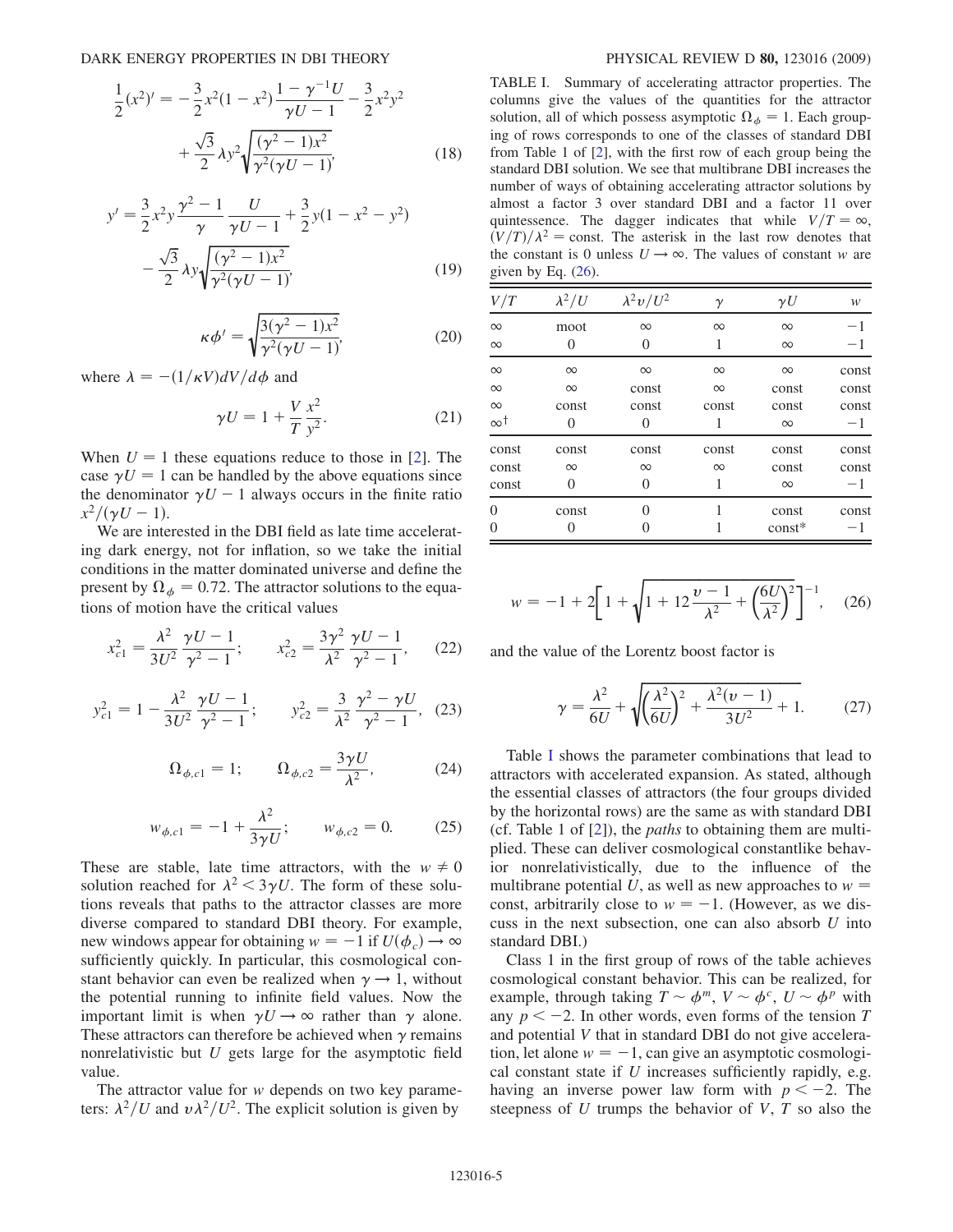standard case giving w constant (e.g.  $T \sim \phi^4$ ,  $V \sim \phi^2$ ) would instead yield  $w = -1$ .

Class 2 in the second group of rows of the table delivers a constant w, which can be made arbitrarily close to  $-1$ depending on parameter values. An example would be given by the additional multibrane potential with  $p =$  $-2$ . Here, though, if V and T were such that they would cause an attractor to  $w = -1$ , then this still holds. Alternately, if  $V$  and  $T$  could not attain an accelerating attractor,  $U \sim \phi^{-2}$  can achieve this with a constant w. Note that the presence of  $U$  also alters the value of constant w [cf. Eq. ([26](#page-4-1))] from the standard DBI case where V, T give a constant w.

However, if U does not get large sufficiently quickly, e.g.  $p > -2$ , then V and T determine the attractor behavior in the same manner as in standard DBI. Figures [5](#page-5-0) and [6](#page-5-1) illustrate these various behaviors, for cases where standard DBI would predict a constant w attractor and no accelerating attractor, respectively. (We do not show the  $V \sim \phi^1$ case because as stated this has identical asymptotic behavior to the standard DBI theory.)

Class 3 is characteristic of exponential potential and tension, where the field runs off to infinity. However, the behavior of  $U$  can determine the value of  $w$ , leading to either a constant  $w \neq -1$  attractor or a cosmological constant state, unlike in standard DBI. Class 4 is similar to standard quintessence but again U can deliver  $w = -1$ .

<span id="page-5-0"></span>

FIG. 5 (color online). The presence of the multibrane potential  $U$  alters the conditions for attractor solutions and opens up new routes to approach  $w = -1$ . When  $\lambda^2/U \rightarrow 0$ , then the cosmological constant is the asymptotic solution. When this combination goes to a constant value, then  $w \rightarrow$  const given by Eq. [\(26\)](#page-4-1), and when the combination goes to  $\infty$  then the standard DBI solution is unchanged. For a power law potential  $U \sim \phi^p$ , these correspond to  $p < -2$ ,  $= -2$ , and  $> -2$ .

<span id="page-5-1"></span>

FIG. 6 (color online). As in Fig. [5](#page-5-0) but for a form of the standard potential V that would not give an accelerating attractor in standard DBI theory. Here, however, the multibrane potential can give constant w (for  $p = -2$ ) or a cosmological constant (for  $p < -2$ ).

Just as in Sec. III, one can design a function  $U$  to fit a specific expansion history, or equation of state, through Eq.  $(15)$  $(15)$  $(15)$ . Also note that a constraint on U exists from the non-negativity of the energy density in Eq. ([14\)](#page-3-2). This imposes the condition

$$
\gamma U \ge 1 - v. \tag{28}
$$

This is automatically satisfied for  $\gamma U \ge 1$  (we always take V, T non-negative). For  $\gamma U < 1$  though it limits the allowed forms of  $U(\phi)$ . When  $\gamma U = 1$  then  $w =$  $-1 + \lambda^2/3$  at all times, not just asymptotically (when  $\lambda^2$  > 3 there is no attractor). This looks like a standard quintessence attractor solution, but can actually be realized by a relativistic  $\gamma$  model with  $U < 1$ .

### B. Single brane equivalence

In examining the nonrelativistic limit of the action [\(13\)](#page-3-3) we see that it approaches quintessence with a redefinition of the field and potential. This suggests a deeper mapping between the multibrane and standard single brane DBI actions. By defining

$$
\varphi \equiv \int \sqrt{U} d\phi, \qquad (29)
$$

<span id="page-5-2"></span>we can rewrite the action [\(13\)](#page-3-3) in terms of  $\varphi$ :

$$
S = \int d^4x \sqrt{-g} \left[ -TU\sqrt{1 - \dot{\varphi}^2/(TU)} + T - V \right]. \tag{30}
$$

Comparing this action with Eq.  $(1)$  $(1)$  $(1)$ , we see that it is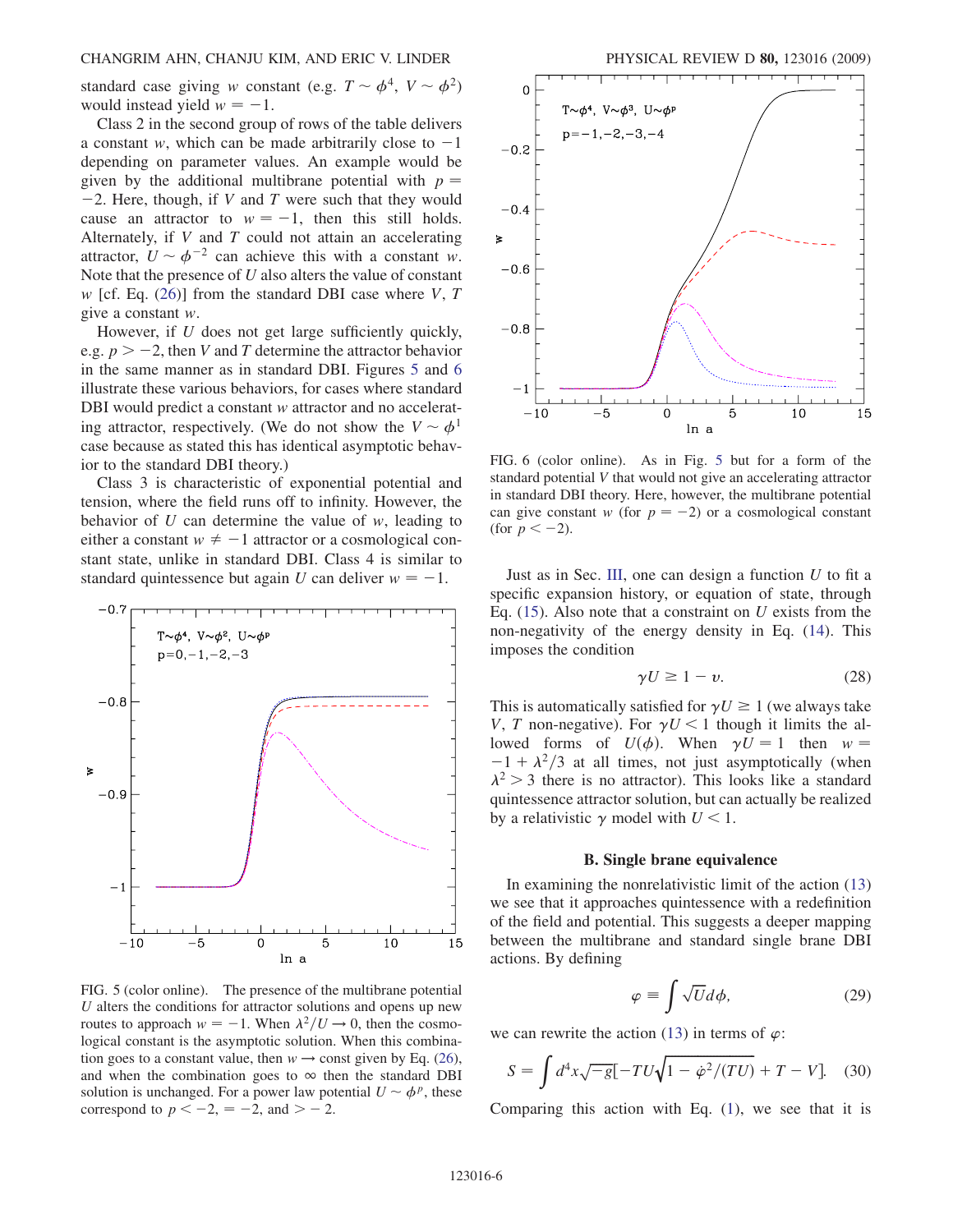$$
\hat{T} = TU,\tag{31}
$$

$$
\hat{V} = TU - T + V.\tag{32}
$$

Therefore, the general analysis of [\[2](#page-7-1)] applies to the multibrane situation when viewed in terms of the equivalent single brane, hatted quantities. Specifically, the formulas  $(17)$  $(17)$ – $(25)$  hold for

$$
x^{2} = \frac{\kappa^{2}}{3H^{2}}(\gamma - 1)\hat{T}; \qquad y^{2} = \frac{\kappa^{2}}{3H^{2}}\hat{V}, \qquad (33)
$$

with the replacement  $U \rightarrow 1$ ,  $v \rightarrow \hat{v}$ ,  $\phi \rightarrow \varphi$ , and  $\lambda \rightarrow \hat{\lambda}$ , where  $\hat{\lambda} = -(1/\hat{V})d\hat{V}/d(\kappa \varphi)$ . In this formulation, the attractor values for w and  $\gamma$ , Eqs. ([26](#page-4-1)) and [\(27\)](#page-4-3), take the same form as in standard DBI.

As an explicit example of the mapping between the multibrane and single brane views, let us consider the case where the (unhatted) tension and the potentials are given by power laws,

$$
T \sim \phi^m, \qquad V \sim \phi^c, \qquad U \sim \phi^p, \qquad (34)
$$

and investigate how the attractor values of  $\gamma$  and w change as the exponents are varied. This gives an alternate view and derivation of the results in Sec. IVA. We assume m and  $c$  are positive for simplicity. From Eq. [\(29\)](#page-5-2), the redefined field  $\varphi$  is related to the original field  $\phi$  as  $\varphi \sim \phi^{(p+2)/2}$  and the hatted quantities become

$$
\hat{T} = TU \sim \varphi^{2(m+p)/(p+2)},
$$
\n
$$
\hat{V} = TU - T + V \sim \varphi^{2(m+p)/(p+2)} - \varphi^{2m/(p+2)} + \varphi^{2c/(p+2)},
$$
\n
$$
\hat{v} = \hat{V}/\hat{T} \sim 1 - \varphi^{-2p/(p+2)} + \varphi^{2(c-m-p)/(p+2)}.
$$
\n(35)

Note that, if  $p < -2$ ,  $\varphi$  is inversely proportional to  $\phi$ and the small-field limit for one is the large-field limit for the other. Thus it is natural to separately study the cases  $p > -2$  and  $p < -2$ .

For the case  $p > -2$ , all the powers of the terms in  $\hat{V}$  are positive and  $\varphi$  would go to zero asymptotically. Then the logarithmic derivative  $\hat{\lambda} \sim 1/\varphi$  diverges, giving the ultrarelativistic class of attractor solution  $\gamma \rightarrow \infty$ . To obtain  $w = -1$ ,  $\hat{v}/\hat{\lambda}^2$  should diverge, which happens if  $m - c$ 2. Note that this result is independent of  $p$ . Therefore we conclude that if U is less singular than  $1/\phi^2$  there is no effect of U, in agreement with Sec. IVA.

If  $p = -2$ , then  $\phi \sim e^{\varphi}$  and the hatted potentials and tension appear exponential. These give constant w attractors, even if (unhatted)  $V$  and  $T$  would not normally give acceleration. If V and T would give  $w = -1$  by themselves, then this is maintained.

If  $p < -2$ , then as noted above the small-field and largefield limits are reversed. Thus we obtain  $w = -1$  in any case: if V and T provide  $w = -1$  themselves, then this is maintained, while if they do not give acceleration then U operates in the opposite limit and drives the field to a  $w =$ -1 attractor. Again, see Figs. [5](#page-5-0) and [6](#page-5-1) and Sec. IVA.

As a curiosity, note we could take the converse view and split the single brane picture into multiple branes. For example, the usual quartic single brane tension  $\hat{T} \sim \varphi^4$ could be viewed as  $T \sim \phi^m$  and  $U \sim \phi^{m-4}$  as a way of relaxing the conditions on the brane tension. It is this extra freedom from U that generates further paths to the same attractors as in standard DBI.

Another interesting case arises by choosing  $T = V =$ const and  $U(\phi)$  as a runaway type potential connecting  $U(0) = 1$  and  $U(\infty) = 0$ . Then the action can be interpreted as the action for an unstable D-brane in string theory [\[10\]](#page-7-9) and the field  $\phi$  represents its tachyonic mode. A standard form for  $U(\phi)$  is [[11](#page-7-10)[–13\]](#page-7-11)

$$
U = 1/\cosh(\alpha \phi), \tag{36}
$$

where  $\alpha$  is a constant. In this case,  $\varphi \sim e^{-\alpha \phi/2}$  and  $\hat{V} \sim$  $\varphi^2$ . Then we get  $\gamma \to \infty$  and  $w = 0$ .

# V. SOUND SPEED

Beyond the homogeneous field properties we can briefly consider perturbations to the dark energy density. These propagate with sound speed  $c_s$  and define a Jeans wavelength above which the dark energy can cluster. The sound speed is defined in terms of the Lagrangian density L [given by the term in square brackets in Eqs. ([1](#page-0-2)) or ([13](#page-3-3))] and canonical kinetic energy  $X = (1/2)\dot{\phi}^2$  as [\[14\]](#page-7-12)

$$
c_s^2 = \frac{L_X}{L_X + 2XL_{,XX}}.\tag{37}
$$

The result is  $c_s = 1/\gamma$  for both the standard [\[3\]](#page-7-2) and generalized DBI actions, since  $U(\phi)$  does not change the kinetic structure.

For the attractors depending on the relativistic limit, such as for  $w \approx -1$  in the standard DBI case, this implies the sound speed goes to 0 and dark energy can clump on all scales. One of the interesting aspects of multibrane DBI is that this is no longer necessary;  $w = -1$  can be achieved with  $\gamma = 1$  and so  $c_s = 1$ . However, when  $w \approx -1$  in whichever case then dark energy perturbations cannot grow regardless of the sound speed, so the sound speed is unlikely to give a clear signature of the DBI theory for the cases we consider. Indeed even models of dark energy with  $c_s = 0$  cannot be readily distinguished from those with  $c_s = 1$ , when  $w \approx -1$  and the dark energy does not couple to matter [[15](#page-7-13)[–17\]](#page-7-14) (see [[18](#page-7-15),[19](#page-7-16)] for the case of coupling).

### VI. CONCLUSIONS

We have investigated possible constraints on DBI string theory from cosmological observations, considering the entire field evolution and not just the asymptotic future behavior. In particular, Eq. ([10](#page-2-1)) gives a bound on the